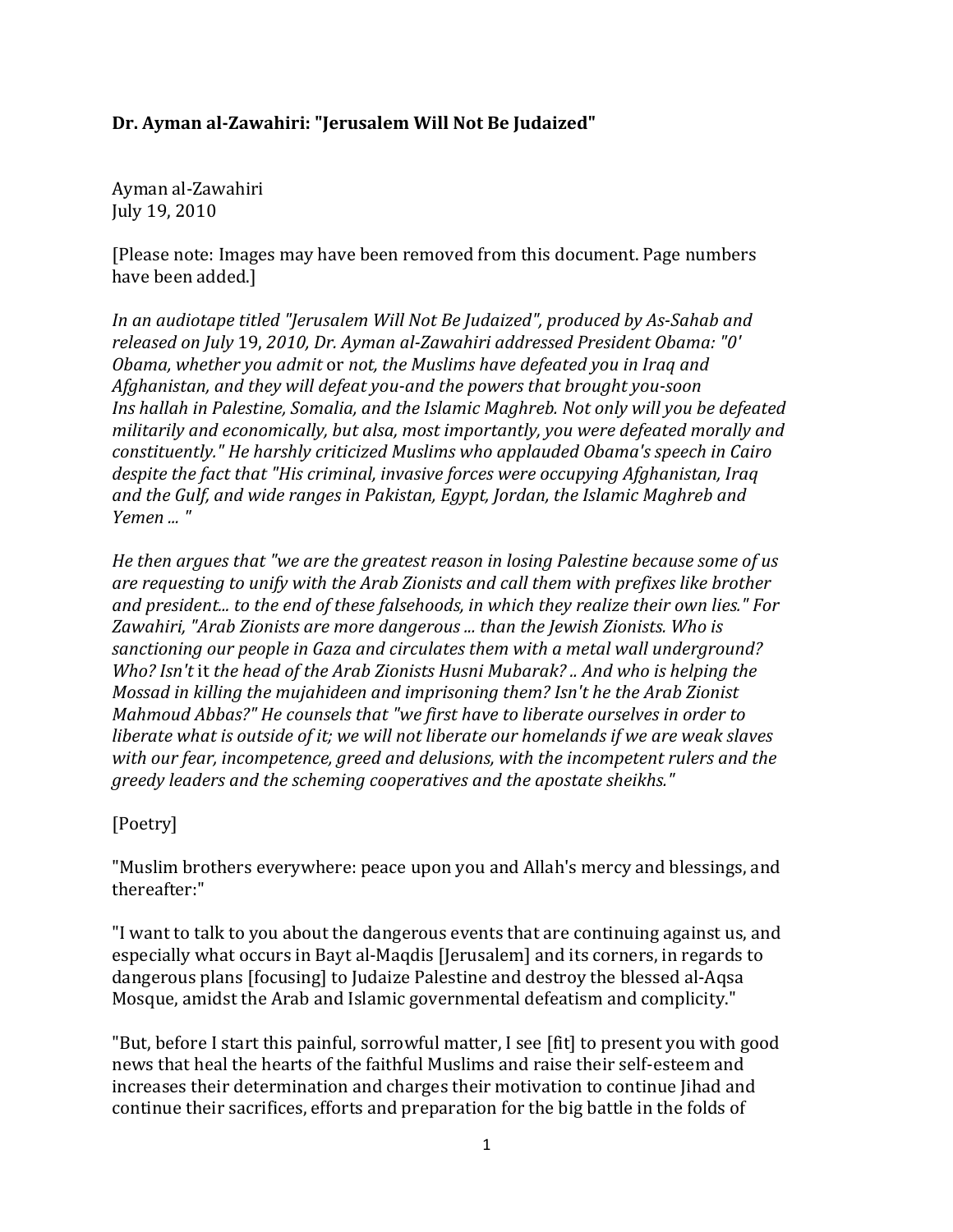Bayt al-Maqdis soon Allah-willing; thus, I celebrate to my Muslims, patient and mujahid nation the good news concerning the nearing openness in Khorasan; the steadfast, victorious castle of Islam, with Allah's support and might."

"In the dear, proud Afghanistan, the forces of the Crusaders, their allies, their ragtag, and their hypocrite, apostate followers and road bandits, and the entire world witnessed the media noise the international Crusade has created regarding the And Marjah is a small village in Helmand, and the continuous news broadcasts showed that Obama is following the news of Marja operation hour by hour, and the broadcasts are talking about the forces and hordes heading towards Marjah. Then, the news began to shorten and began to speak about a vicious resistance in Marjah. Then the news went silent because the mujahideen increased their attacks on the forces of the Cross, and their apostate collaborators."

"And before Marjah, the Crusaders created a huge havoc regarding the arrest of Mulla Bradar-may Allah release him-and the [political] analysts came out claiming knowledge about secret matters in order to illustrate to the Islamic nation that capturing Mulla Bradar will weaken the power of the mujahideen of the Islamic Emirate. But the Jihadist resistance in Marjah was not impacted due to capturing Mulla Bradar-may Allah release him-but [on the contrary) the mujahideen of the Islamic Emirate surprised them with a meshing martyrdom operation in a hotel in the middle of Kabul, nearby to the Ministry of Interior. Then, the Crusaders attempted to cover up their failure so they began speaking about an awaited huge operation in Qandahar, so the mujahideen rushed before them with a series of attacks and martyrdom operations in the middle [of Qandahar) against the security leadership and the headquarters of the governor and Qandahar prison, and the fighting continued for two consecutive days."

"Thus, Allah silenced the Crusaders by the austerity of what they received, are receiving and will receive Allah-willing, on the hands of the mujahideen ... all of that with the Arabic and international media spreading very little (of news) concerning the numerous, unique and constant mujahideen operations around Afghanistan." "In return, if Hezbollah released one prisoner or launched a rocket [against Israel), festivities would be held and it would gain hours [of publicity) on the channels, but the truth is [apparent) like the sun; it cannot be hidden by tricks and cannot be covered by fabrications; all with the power and ability of Allah."

"And what is shameful is that from amongst the followers of the Crusaders and from among their servants in Afghanistan are governments who claim being Islamic untruthfully and allegedly, and additional to which are the government of thieves and bribe-receivers in Pakistan. In Afghanistan, there are forces from Turkey, the (United Arab] Emirates, Jordan and Egypt, and not to forget the international cooperation to chase the mujahideen everywhere; the media campaigns that are being carried out and by which accuse them (mujahideen] with all kinds of accusations, additional to the intelligence cooperation in interrogations, torture and recruitment carried out by these [apostate] countries who oppress Islam, and we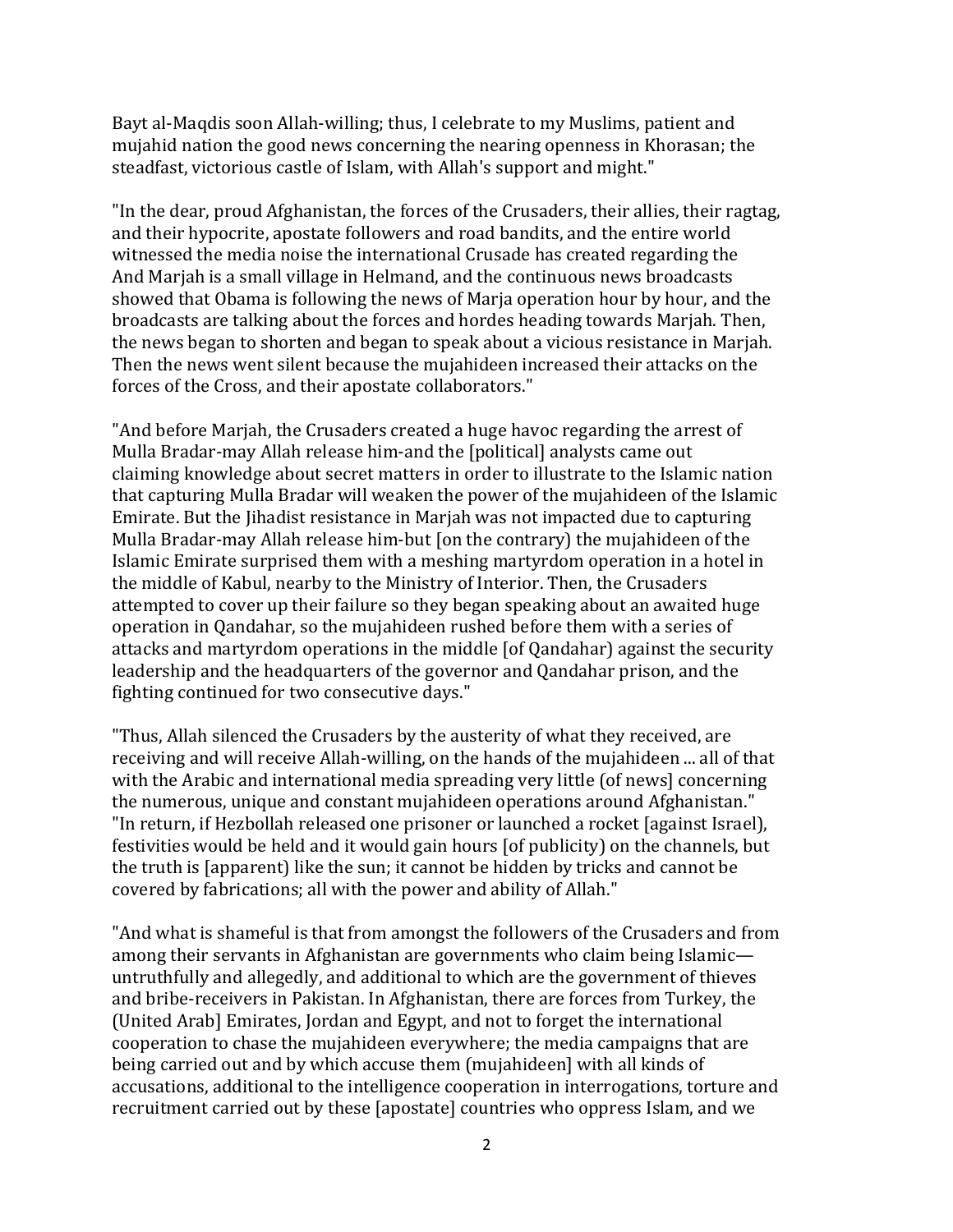ask Allah to punish them as they deserve. And, the brother hero, the martyr Abu Dujanah al-Khorasani, scandalized them, may Allah have mercy on him, so may Allah rewards him on behalf of Islam and Muslims the best of rewards. (Verse)" " So, congratulations and good tidings and blessings to the nation of Islam, the nation of unification, the nation of martyrs, the nation of steadfastness, the nation of Jihad, the nation of resisting the Crusade-Zionist contemporary campaign."

"And congratulation to the dear, kind, proud and protective Afghani nation that taught the giants and titans that victory is only from Allah, and that the Muslims' endearment of their Lord and their dependence on Him challenges the super powers and deters them back to their truth; humiliated, weak humans. [Verse]"

"And congratulations to the Amir of Believers; the mujahideen, patient, supportive, continuing, steadfast on the truth ... Mulla Muhammad Omar Mujahid,· may Allah protect him. Thus, congratulation to you 0' Amir of Believers on the definite victory, and congratulations before that on what Allah has rewarded you with; of steadfastness, solidification, and highness with faith and Islamic against Kufr and tyranny. [Verses]"

"And today, we renew our Bay'at [allegiance] to you as you spoke to us and you were honest, and you promised us and fulfilled, and you havened us and protected, and they negotiated with you and you didn't compromise, and they threatened you and you didn't shake, and they promised you and you weren't greedy ... we renew our allegiance to you, [based] on the Book of Allah and Sunnah of His messenger, prayer and peace upon him, and on Jihad for the cause of Allah, and on supporting the weakened Muslims, and if Allah extended our time, we'll renew the Bay'at again soon in the home of the Emirate in Qandahar Inshallah, and we testify to Allah and the Muslims and the rest of the world on your honesty, loyalty and good deeds, and should Allah not will for that, I ask Allah that we meet you in the heavens of paradise, in a place of honesty by the Capable King [Allah]."

"And poor Obama comes boasting, promising that the Taliban won't return to the governance! [Poetry] 0' poor one, can you promise that your herds will return to America safely? You are threatening the Taliban 0' puppet of the arrogant and trick of injustice and criminals; we will see-with Allah's help and power-who will not return to Kabul because he will leave it flying, scared and in a rush. [Poetry)"

"0' Obama, whether you admit or not, the Muslims have defeated you in Iraq and Afghanistan, and they will defeat you-and the powers that brought you-soon Inshallah in Palestine, Somalia, and the Islamic Maghreb. Not only will you be defeated militarily and economically, but also, most importantly, you were defeated morally and constituently."

# [Poetry]

"My Muslim nation, the Islamic Emirate and its mujahideen and Amir-Amir of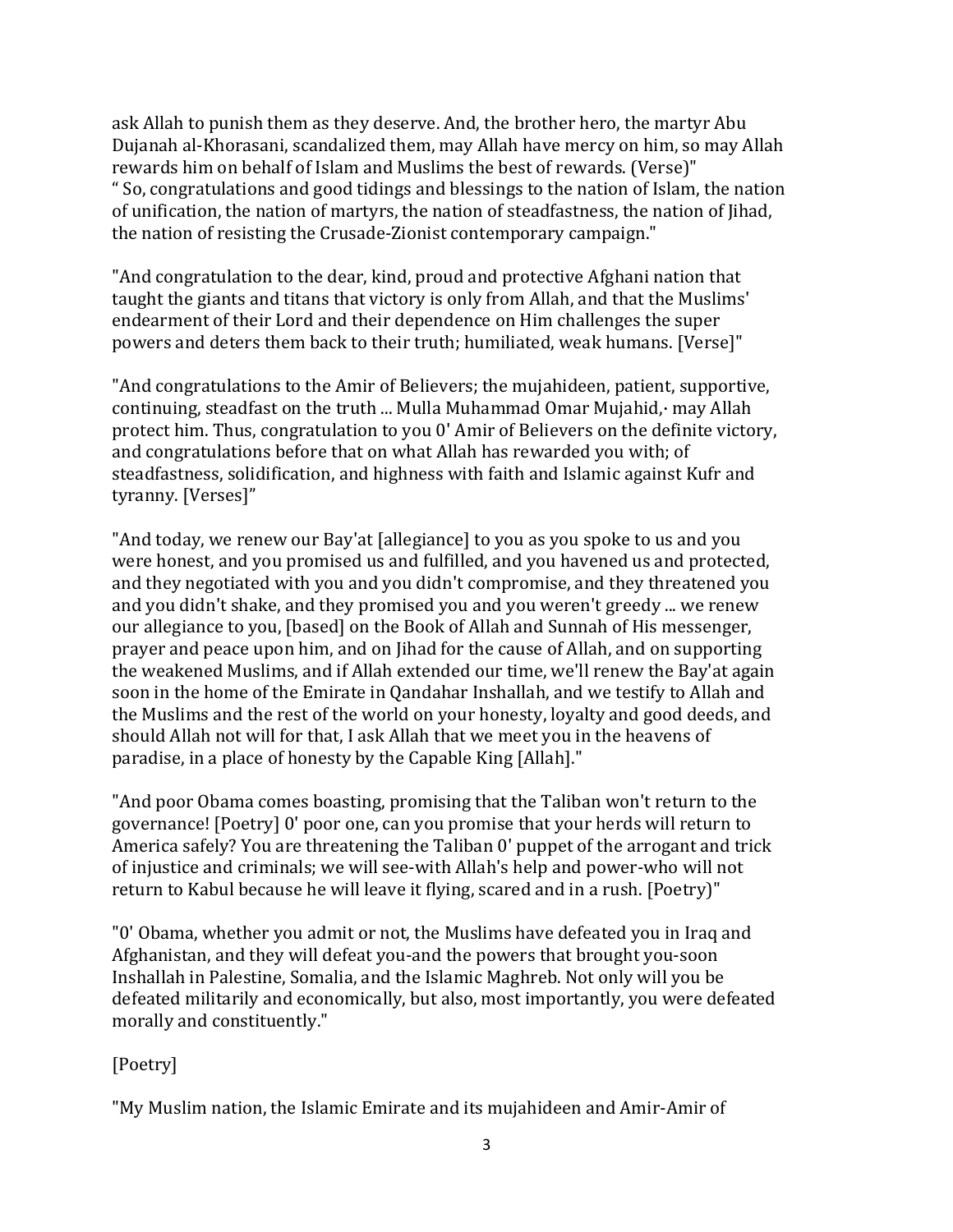Believers Mulla Muhammad Omar Mujahid, may Allah protect him-are standing in the first rank under the banner of Allah's messenger, prayer and peace upon him, in facing the ranks of the Crusaders, Jews and hypocrite cooperatives, and are crawling towards victory steadfastly, and are presenting martyrs and sacrifices; unflinching, unhesitant and unmoved."

"My Muslim nation, the Islamic Emirate today is destroying and refuting the delusions of 'the piety of incapability,' 'the Ulama of reign,' and 'the advocates for defeatism,' and it is presenting a practical example and realistic in the field in Jihad, efforts and sacrifices. Thus, 0' nation of Islam, follow the example of this kind, mujahid, and blessed group."

"My Muslim nation, do not listen to those who wrote Fatwas about staying away [from Jihad], defeatism, cowardice and inanition; do not listen to the 'Jurists of the Marines' (apostate Islamic clerics] who allowed those who claim to be Muslims in the American Crusader army, to fight and kill Muslims and to destroy their countries, violate their honors, burn their villages and homes, kill their women and children, and imprison the mujahideen and bring them to the justice of the Cross and Kufr! All of that in order not to lose their jobs and to not anger their Crusade masters, and not to even threaten their career future and to not be late in their promotions, salaries and positions, for the sake this cruel life's nonsense. The 'Jurists of the Marines' presented Fatwas allowing [Muslims] fighting Muslims; to kill them and to imprison them. [Poetry]"

"0' Jurists of the Marines. 0' alliance of the incapacitated Ulama. 0' supporters ofthe Crusaders against Muslims. 0' encouragers of the arrogant against the weakened. 0' condoners of Muslims' blood, honors and countries. 0' supporters of the unjust against the oppressed. 0' sharpeners of the butcher's knife for the slaughter of the victim: where are you now? Here are the mujahideen in the Khorasan of dearness and Islam and Jihad teaching today a lesson in the doctrines of unification and dependence on Allah and endearing Him, and in Jihad for the cause of Allah; so, did you learn anything 0' holders of certificates, degrees, positions, podiums and channels?"

"Allah has graced the mujahideen and the Islamic Emirate, and thus they disown your Fatwas, shame, defeatism and collapse, and it [Emirate] has progressed under the leadership of the mujahid lion, Amir of Believers Mulla Muhammad Omar Mujahid, fighting the Crusaders and the apostates and the hypocrites, and raising the banner of Islam and Jihad, and watering it with blood and body-parts, teaching the world and history a lesson in the dearness of Islam and elevation of faith and transcendence of Jihad and honesty in dependence on Allah, and believing in his promise."

"You used to allow he who sold his religion of Islam with a cheap price to crawl with the herds of the Crusaders into Afghanistan in order to bring the Muslims to the detentions of America, its torture centers and courts, which you dyed with the trait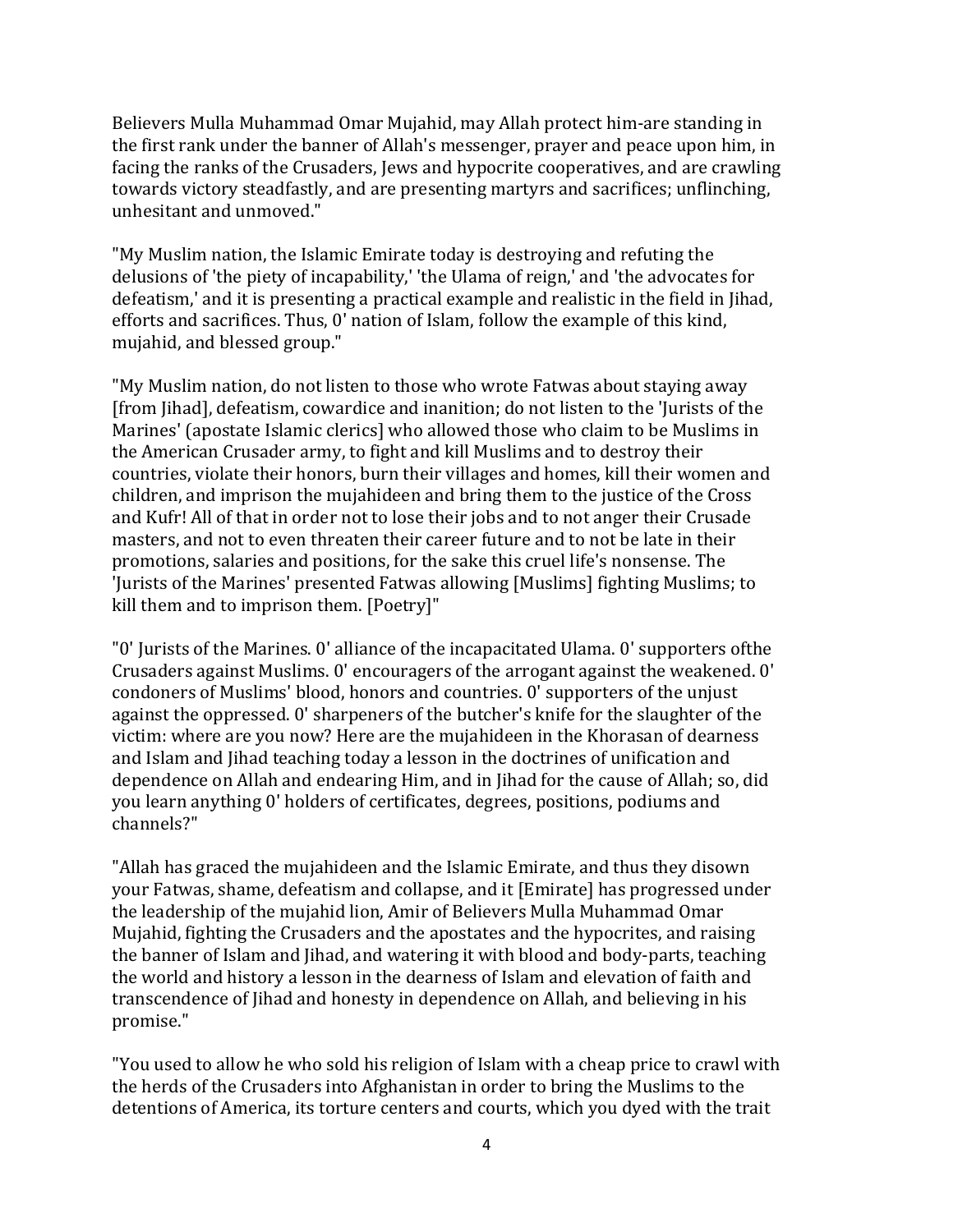of justice. While, the Amir of Believer roars in the face of the whole world with the dearness of a believer and the honesty of the mujahid and the conscious of the dependent [on Allah], and he'd say 'Allah promised us victory and Bush promised us defeat. and we will see which of the promises is more honest.' So, did you learn anything? The Honorable ones have rejected your fatwas, the likes of the mujahid Nidal Hasan Malik, may Allah release him, and so will you reconsider? Will you repent? Do you own the bravery to return to the truth like you were owned by caution and fear when you supported the head of the Crusader war? Do you own the bravery to apologize to your nation, or are you still implicated in the creek or incapability and adulation to the West and caution to receive its grace?"

#### [Poetry]

"And after this congratulation, I will speak to you, our dear nation, about the painful tragedy ofJerusalem: our Muslim nation, we have to face the facts bravely and never to run from them, as we are from among the reasons for losing Jerusalem and what [the reasons] for what occurs in it. We, with our laziness and disappointment, and our caution over life and our favoritism of safety and our self-justification of ourselves (or our deeds), and by throwing accusations on the Americans and the Jews and our cooperative rulers ... we are the more important reason because we submitted to what the Americans and the Jews have enforced, and we kneeled to the cooperative rulers and we regressed in waging Jihad against them."

"With the susceptibility to enslavement, which has accumulated in the souls of some of us as inherited generation after another, until some from amongst us-those who follow the approaches of adulation and reconciliation, and which they are conscious regarding its failure-came out to trick themselves that they have contributed something [beneficial], and even from amongst us came out who said that Jihad against the Americans is a collusion and that attacking America has lost chances for Islamic work, and that it has brought America's forces to the Muslim homelands! As if it was outside of it, and as if America's bases weren't spread in Egypt, Jordan and the [Arabian] Peninsula before September eleventh, and as if we did not know that Israel is the biggest American base outside of America."

"We are the greater reason in losing Jerusalem with the tendency to be enslaved, which allowed some to say that clashing with the [ apostate] regimes is forbidden or Haram (not allowed by Islamic Sharia), or that we shouldn't face those non-Jewish 'Zionists' except through reconciliation and flexibility and truce-making, or, should they [some of us] be honest and show what's inside of them, they would say 'we should not face them except with what will not ruin our livelihoods, salaries, positions and what we fight over of crumbs in life. We are the greatest reason because we discharge our anger inside our throats during a protest that does not last hours, and then we return afterwards to continue our surrender and degradation."

"We are the greater reason in losing Palestine because some of us are requesting to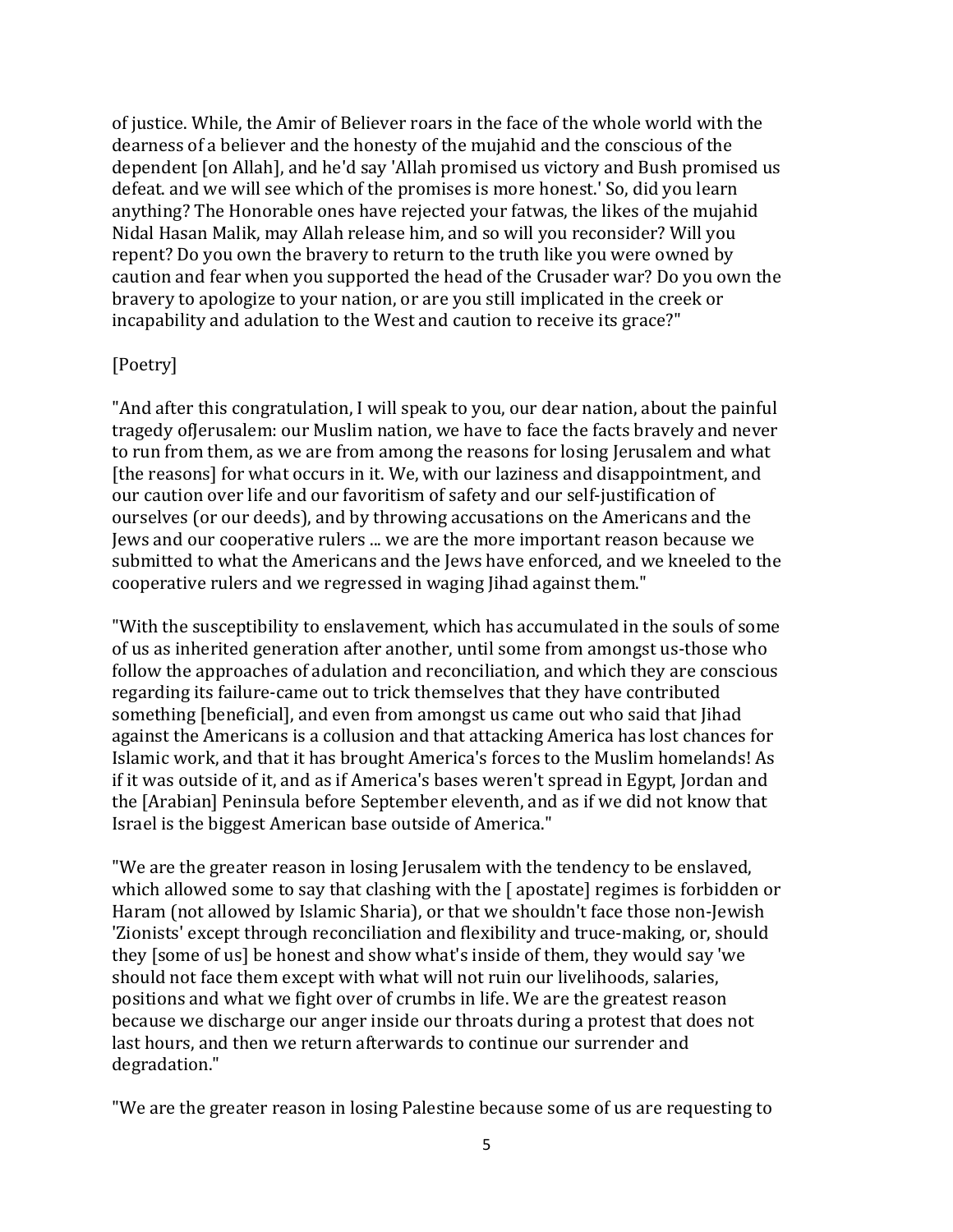unify with the Arab Zionists and call them with prefixes like brother and president ... to the end of these falsehoods, in which they realize their own lies."

" Yes, the Arab Zionists we live with and exchange smiles and meetings and compliments with, while their daggers are slashing everyday into a deeper dimension in our backs; yes, the Arab Zionists, as it is known in the history of the Zionists and Zionism that there are many non-Jewish Zionists."

"Those Arab Zionists are more dangerous on us than the Jewish Zionists. Who is sanctioning our people in Gaza and circulates them with a metal wall underground? Who? Isn't it the head of the Arab Zionists Husni Mubarak?"

"Was it possible for one of us to imagine sanctions of people using a wall underground, until we discovered that the Arabs' biggest Zionist, Husni Mubarak, was digging it?

That metal wall is a shame on the people of Egypt who left the leader of the Zionist Arabs sanction their brothers and families, and anyone who participated in these sanctions from the youngest soldier to the Arab Zionists leader Husni Mubarak, passing through those who put Fatwas allowing that, is a criminal and Jihad must be carried against him and he must be stopped from helping and supporting the Crusaders and the Jews against the Muslims and the Mujahideen in Palestine."

# [TV Excerpts]

"And who is he who made his intelligence [forces] serve the American intelligence and the Mosad available? Isn't he the descendent of the traitors, the Arab Zionist Abdullah Ibn al-Hussein .... he who was scandalized by the heroic martyr-as we consider him-Abu Dujanah al-Khorasani, may Allah have mercy on him?"

"And who is helping the Mossad in killing the mujahideen and imprisoning them? Isn't he the Arab Zionist Mahmoud Abbas?"

"And who suggested his initiative, with directions from the Jew Thomas Friedman, and held the conference on the religions dialogue and shook the hands of Peres publicly? Wasn't he the Arab Zionist Abdullah Ibn Abdulaziz?"

"And who were those who agreed to hand over most of Palestine to the Jews and declared that the return of the refugees cannot happen except through negotiations with the Jews, who previously announced their refusal to understanding? Weren't they the Arab Zionist rulers through their shameful initiative?"

"The Arab Zionists convened in Surt City (in Libya), so what did they come out with? They came out with continuing to choose the basement choice, or what they call the strategic peace choice; meaning, the strategic surrender; meaning, directing a letter to Israel and to the international Crusade that we have handed over surrendered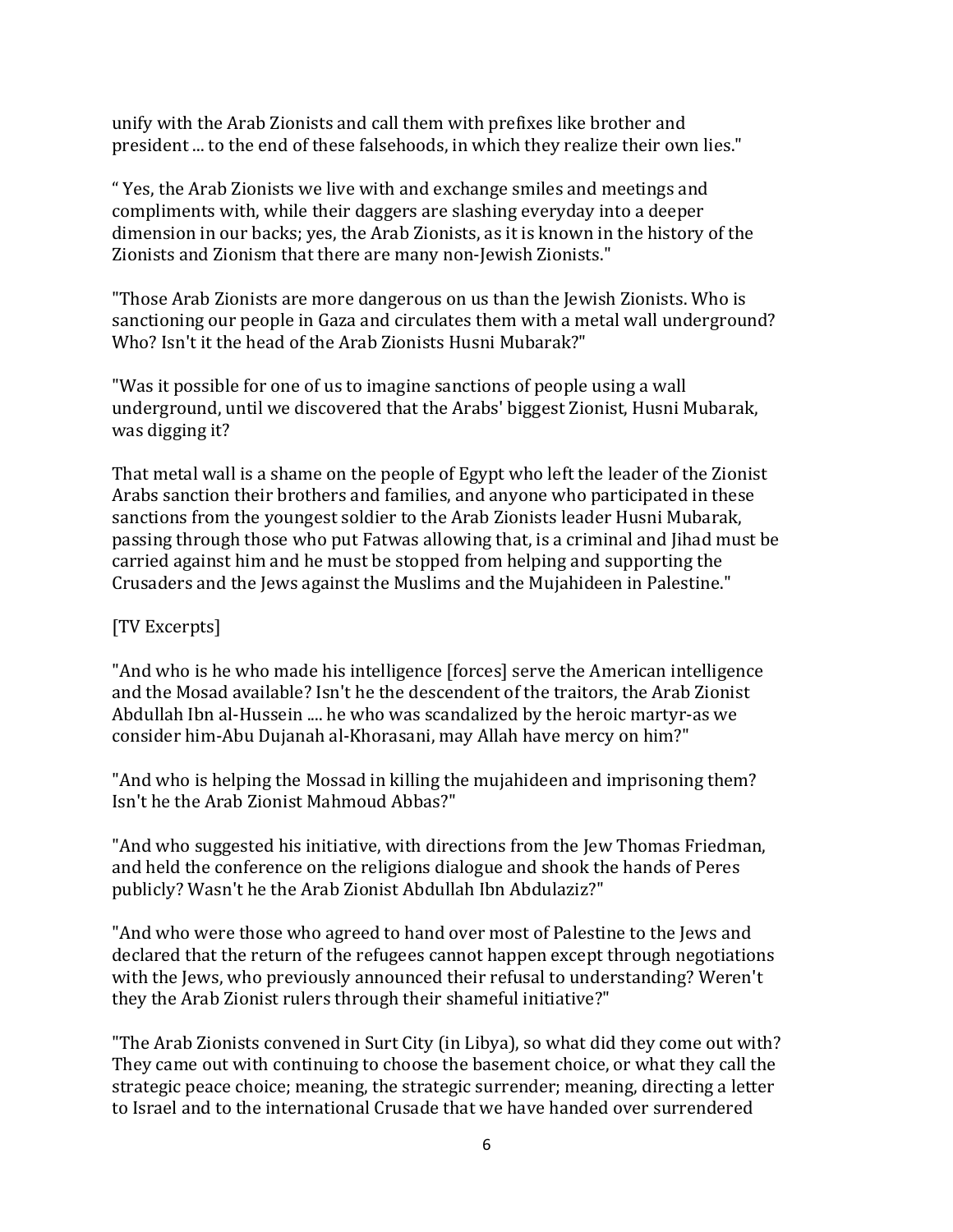and put up our hands, so go ahead and do to us and Palestine what you desire. And they came out with threats to raise the Israel case by the Security Council! How terrifying! [Said sarcastically], they have terrified the world and horrified it and quaked its pillars!"

.. And in their decisions they did not object to the indirect negotiations with IsraeL as now it is expected for the [Palestinian] Authority to return to any moment; the national authority whose president spoke about the peaceful resistance while with all his effort he is cooperating to hand over the mujahideen to Israel, in an attempt to trick the Palestinian crowds, which he and his Arab Zionist brothers and their masters in the West fear its uprising again; an uprising (Intifada) that may flip the measures. And, they went out requesting the international community to lift the sanctions off Gaza. How ridiculous! Isn't it being sanctioned by the leader of the Arab Zionists Husni Mubarak?"

"And, they claimed that they would stand in the face of the attempts of the Judaization of Jerusalem, although what is currently happening isn't Judaization attempts but indeed it is a practical Judaization, based on a foot and a leg. And, they claimed that they accumulated half a million dollars to support Jerusalemites, despite that Israel spent until now \$17 million on Judaization work, and Allah knows whether they [Arabs] will pay that sum of money of not, and if they pay it then it will follow the sums of money they dedicated to rebuild Gaza, which haven't arrived as of now!"

"And they came out with a decision that they will hold another conference at the end of the year to research preventing Judaization attempts; meaning, to give themselves a chance to escape from any practical measures and to give Israel enough chance by which it would Judaize what it could in it [Jerusalem]"

# [Poetry]

"We are the biggest reason in losing Palestine because we regressed in fighting for the cause of Allah, and we were horrified by the killing, migrating the homelands, the families and the orphaning of children and widowing of women and the losing of money and positions, and the lengthy jail [sentences], as if we didn't hear Allah's words [Verse]"

"We were horrified by the killing and the fighting and losing life and lengthy jail [sentences] as if we already guaranteed immortality in life and guaranteed [ourselves] everlasting safety and wellness!"

"We are the biggest reason in losing Jerusalem due to the seepage of the soul of inferiority, solicitation, and fondness of the arrogant people into the inside of us. Weren't many people happy with what Obama said in Cairo? Although he didn't present anything and he conducted a theatrical performance without compromising anything or presenting any tangible, real suggestion. And what is sorrowful and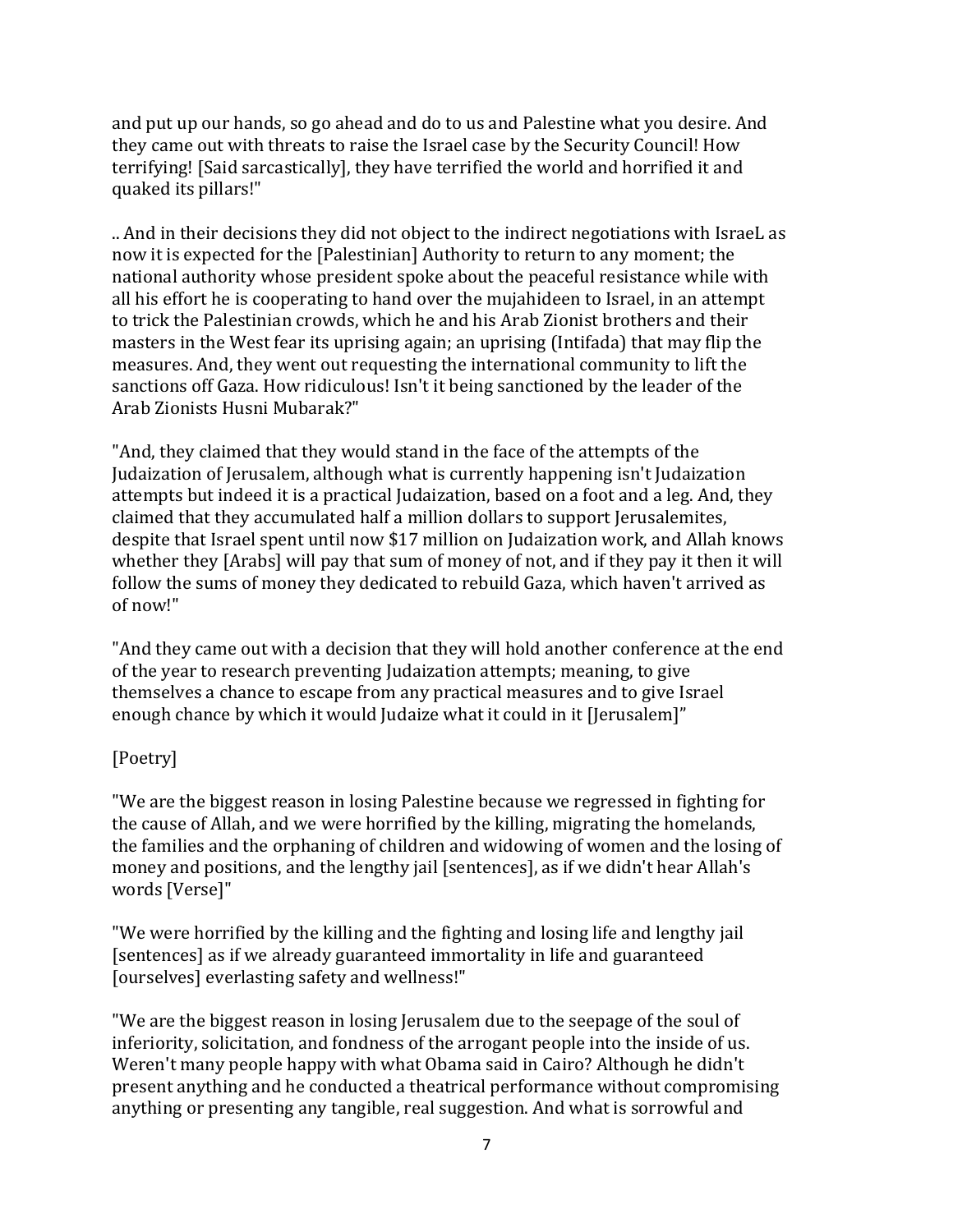shameful is that some of the members in movements that claim to be from the biggest Islamic Movements accepted an invitation from the American Embassy to the hall of celebrations at Cairo University, and this in itself is a fallout...those went and applauded for Obama and that's another fallout, and they came out joyous and delighted with what he had said."

"And what is sorrowful and shameful is that he was raiding Swat [Valley] and burning villages in Afghanistan, and in spite of that they applauded for him. He gave the green light to burn Gaza and he didn't speak about the attack on with one word, and in spite of that they applauded for him. He was sanctioning Gaza, preventing from it food and medicine, and in spite of that they applauded for him; his pubic and secretive prisons, and the prisons of his cooperatives are filled with tortured Muslim prisoners, and from them who died under torture like Sheikh Ibn aI-Sheikh al-Liby, may Allah have mercy on him, and in spite of that they applauded for him; His criminal, invasive forces were occupying Afghanistan, Iraq and the Gulf, and wide ranges in Pakistan, Egypt, Jordan, the Islamic Maghreb and Yemen, and in spite of that they applauded for him!"

"They are cautious as to uphold their boats in facing the American winds, and this is why when al-Baradei-delegate of the Democratic care-came and formed an establishment for change, they rushed to participate in it; to book a seat on the train of American change."

"They not only were satisfied with walking on the road of failure by accepting the constitution and the secularist laws and shouting for fake elections, but also they are sailing with the American winds despite that they know well what America's conditions are, which it [America] illustrated over and again, and they [ conditions] are summed up in rejecting the rule of Sharia, the brotherhood of Islam, and the return of the Caliphate, and accepting secularism and democracy and the spread of the majority's wishes and the social state, and they are summed in giving up Palestine, accepting crumbs from it [land] according to the conditions of Israel and America. And they are summed in stopping any truthful defense against the Crusade, American military, political and economic presence, and cooperating in the war against Islam in the name of terrorism. They know that very well, but in spite of that they flow with the American project of change."

"Change will not come except through Jihad in order to remove the invasive forces and to overthrow these corrupt and corrupting regimes, and the alternative is more failure, humiliation, occupation and dependency."

### [Poetry]

"Our dear nation: we first have to liberate ourselves in order to liberate what is outside of it; we will not liberate our homelands if we are weak slaves with our fear, incompetence, greed and delusions, with the incompetent rulers and the greedy leaders and the scheming cooperatives and the 'apostate sheikhs. We are the reason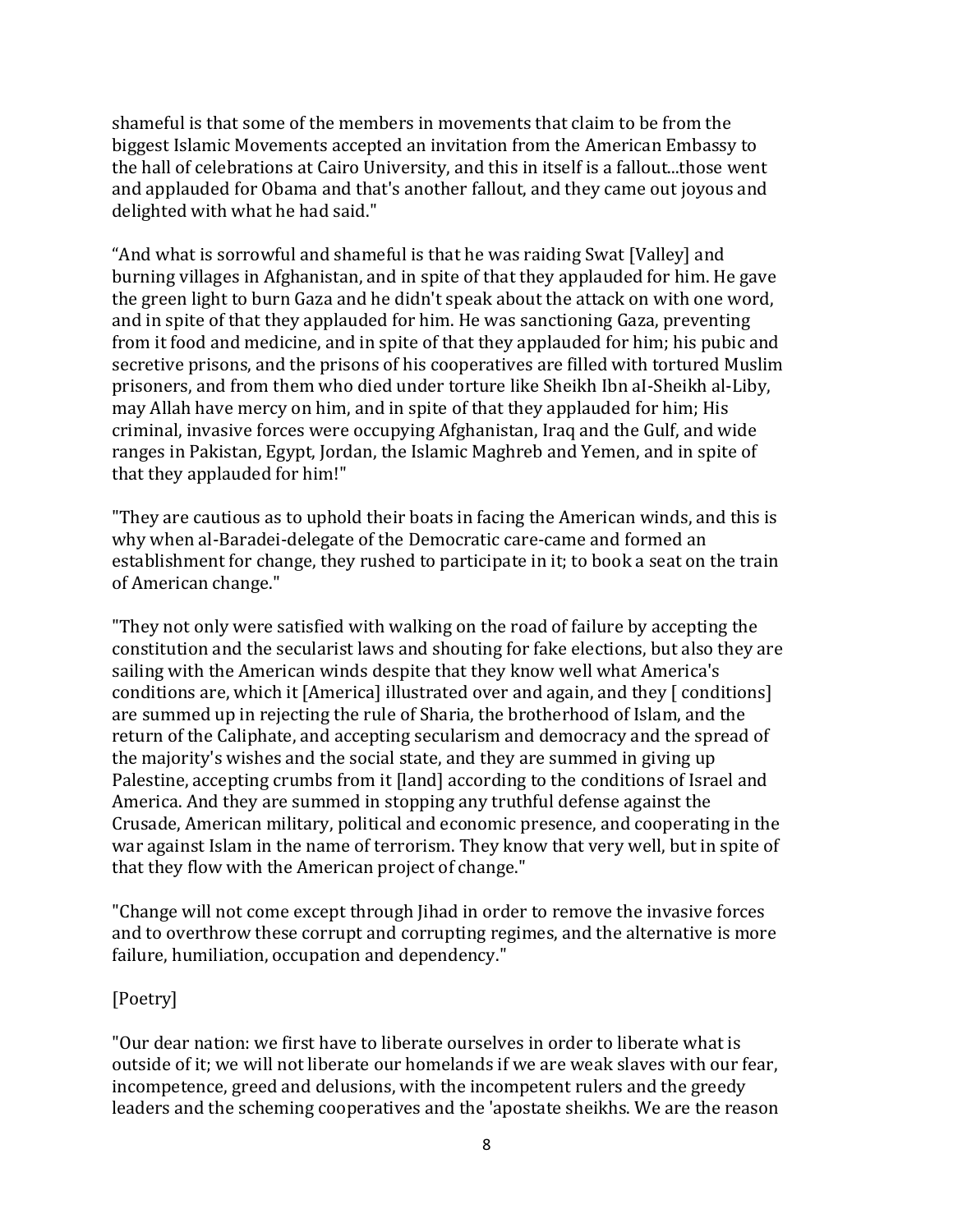[we are] ... losing Jerusalem. Because some of us were dragged behind who says that fighting the Jews cannot be waged but in Palestine and only against the Jews, and the result was that the Jews and the their partners have become dominant outside of Palestine and their exceeded in supporting Israel, and the result is that they didn't stop chasing the Palestinian Mujahideen and the non-Palestinian ones outside of Palestine. Hence, the greatest disaster is that some of us surrendered to the trickery of Satan; that jihad is [to take place] only in Palestine."

"They [some people] are outside of it [Palestine] so [they presumed] Jihad is not obligated on them. And to ease their anger, they hold protests, conferences, [write] articles, and sometimes by participating in the farce of elections. And 0' how happy the Jews and the Americans and the crusaders with these delusions! They have deluded us that Jihad can only be in Palestine. They have focused on the West Bank a traitor government that hands over any Mujahid to Israel. And Gaza, they sanctioned it and blocked food and medicine from it, and if they could have, they would have prevented air from it. And they poured over it [Gaza] a barbaric campaign of air raids and fires and destruction that eradicated the green and the dry. And they threaten with more; should it grow, it is the growth of resistance. Then, what is the result? The answer is clear: imagine the Jews are gathering from around the world to support their brothers in Palestine, and we disown jihad for our brothers in Chechnya or against the Zionist Arabs."

"Imagine the Jews, from all around all parts around the world and their allies, chasing the mujahideen everywhere, and killing them when they can, while we remain in a coma that Jihad is only in Palestine and only against the Jews?"

"Our brothers and families in Palestine, Israel and the Zionist Arabs are pushing you to choose one of two matters: either surrendering and sitting away [from jihad] and accepting humiliation and the Judaization of Palestine and destroying al-Aqsa, or the sanctions, the destruction with missiles and fires."

"The solution is to reverse Israel's formula and America and the Arab Zionists, by breaking the chains that siege Jihad only in Palestine and my mujahideen brothers in Palestine."

" ... jihad in Iraq, headed by the Jihad of the Islamic State of Iraq, represents a true hope in changing the conditions and the serious effort to liberate Palestine, so seek to build the bridge between you and them."

"We also have to liberate ourselves from the complexes of insecurity and inferiority that push us to stay behind the truth of jihad in Palestine, in order to adapt with the contemporary, crumbling, collapsing, contradictory Western values. So, we gave up on the governance of Sharia and we proclaim or presume that we are governing with the governance of the public. And we give up the faithful brotherhood and we proclaim or presume that the connection between us is the national unity, and we give up the duty of obligated, Sharia-based Jihad, and we proclaim or presume that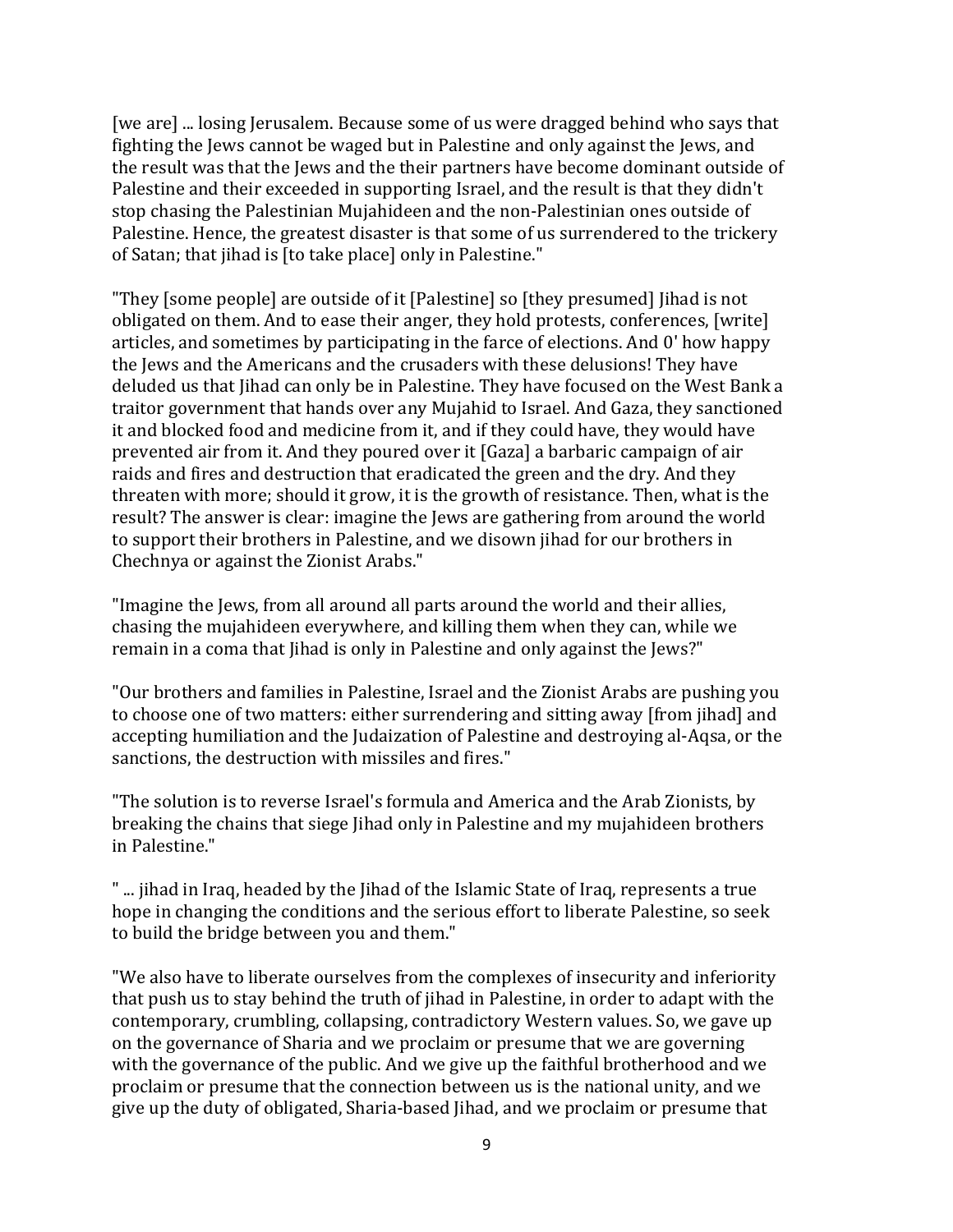our movement is a national liberation movement. We give up the influence of the home of Islam, and the grace of establishing the Caliphate, and we proclaim or presume [faith] in the socialist, secularist country. All of these spiritual defeats cannot elevate the Muslim nation and liberate it from the occupation, and achieve control for it."

"These values make us servants for the secular international order that which believes in power as balance of preference between people, and that it is the right of the powerful five [security council members] to rule the world. But in reality, they believe that it is the right of the West with its secular creed and crusade bias, especially its Anglo-Saxon, Protestant publics to dominate the world and control the creatures."

"These beliefs oppose the Revealed right upon Muhammad, prayer and peace upon him, and contradict with the Sharia of Islam and its doctrines, which we claim to belong to and believe in. and they also are destructive terms and they lead to losing faith and life."

"So, for example, if Chechnya was an internal Russian affair, Palestine may also be an internal Israeli affair. And if fighting in Palestine is considered a national liberation movement, and its people have no relation but the nationalist connection, and they'd only rule with the majority rule, so if the majority chose a president as Mahmoud Abbas who sells the homeland and the people day and night, this is their affair, and we are not going to be more Palestinian-natured than they are. [Proverb]"

"My mujahideen brothers and Muslim families in Palestine and the folds of Bayt alMaqdis (Jerusalem): our affair in Palestine isn't one of national liberation, but it is a case of jihad in the cause of Allah in order for the faith to be directed all to Allah. [Verse]"

"Our sacrifices in Palestine must be with the soul and money and families and patience in imprisonment, in the cause of Islam's victory and establishing the Shari a of Allah, and control for the state of Islam that which does only governs with the Sharia and allies with the believers, fights the disbelievers, supports the weakened, spreads justice, lays the Shura [council to govern], and not in the cause of national, socialist, secular state that governs with the wish of the majority and disowns the mujahideen brothers. And we should consider that the fate of the secular nationalist movements that used to raise the banner of cooperating with Satan to liberate Palestine, so they cooperated with demons and sold off Palestine and their matters guided them to their fate; soldiers and cooperatives for the Dayton Plan; informants for the Israeli intelligence, so let us be aware of that, my brothers [verse]"

"Our dear nation, from the mercy of Allah on us, is that hardships are mixed with good news [verse]. So, if they situation in the beloved Palestine intensified, then your mujahideen children are taking revenge against your enemies at many places. In Afghanistan of Islam and Jihad, Afghanistan of dearness and steadfastness, the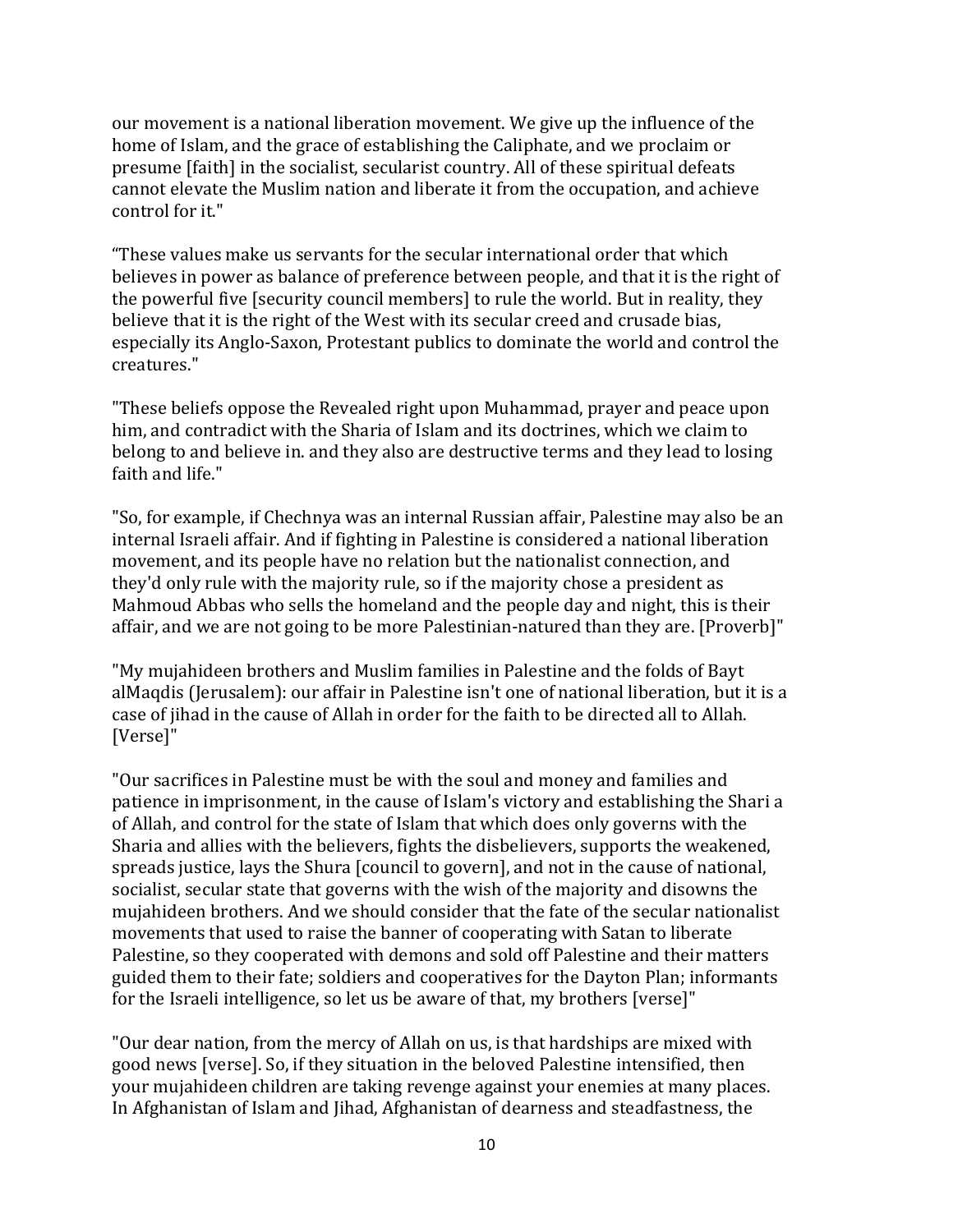mujahideen of the Islamic Emirate are marching from one victory to another, and the crusaders, and their master America, are in fear and horror and confusion. And the Americans are raiding the Afghans with whatever they can of missiles, and at the same time, they are offering to negotiate with the Islamic Emirate. And the Emirate, and its Amir-the Amir of Believers al-Mulla Muhammad Omar, may Allah protect him-are steadfastness, unshaken, and they have not compromised the slightest bit their solid, rooted stances; which is that the Americans must first leave and before everything. So, many from the former leadership were altered and shook and have compromised, but Allah rewarded the Amir of Believers and his soldiers' steadfastness and solidification in a situation, which, history is honored to dictate."

"And in the Iraq of Islam and Jihad and the Caliphate, the mujahideen are steadfast, and the Islamic State of Iraq remains steadfast like the high mountain that challenges storms and earthquakes. And 0 how much the Crusaders attempted, financed, plotted, and fought [against the mujahideen] but the Islamic State of Iraq is steadfast, and is fighting the Americans and their traitor cooperatives and their puppet government. Every time they [enemies] wake up from a shock, it [lSI] rushed responding with a[nother] slap. Every time they survive a hit, it rushed with a more austere one.

### [Poetry]

"In the end, the Americans decided to leave and leave behind their cooperatives to face their fate on the hands of the Islamic State of Iraq with the grace and will of Allah. Iraq is waiting for climatic days and huge events, and will result in victory for Islam and Jihad, Allah-willing, and the flag of Jihad will rise with it in the horizon, warning about the upcoming crawl [offighters] towards Bayt al-Maqdis [Jerusalem], Allah-willing. 0' men of Iraq, its honorable and free ones, here's America, with the grace and power of Allah, is gathering her luggage to leave, but she seeks to leave behind her tails [comprised] of agents and secularists. Thus, stand alongside the mujahideen of the Islamic State of Iraq against this wicked alliance. As, Allah has graced you by removing the snake-head [America], so don't leave its tail."

"And in Somalia, the knights of unification and Jihad are taking off [for Jihad] against the herds of the Crusade campaign in the East of Africa, and th ey are uncovering the truth about the operatives who appear religious while in reality are agents to the Crusade campaign and its soldiers and servants."

"The knights of unification and Jihad in Somalia have uncovered the truth about Sheikh Sharif Ahmad and his posse, and both sides became distinct, and both teams became distinguished. One team doesn't oblige but to unification (Tawhid), liberating the homelands of Muslims from [the hands of] every aggressive invader, and does not accept but to establish the Sharia completely, and another team who begs the Crusader America and her sisters rescue it, assist it, promise it and give it hope, because he [enemy team/apostate ruler] is their man; their sponsor, and trusted over their interests. And Satan promises them self-Ioathing."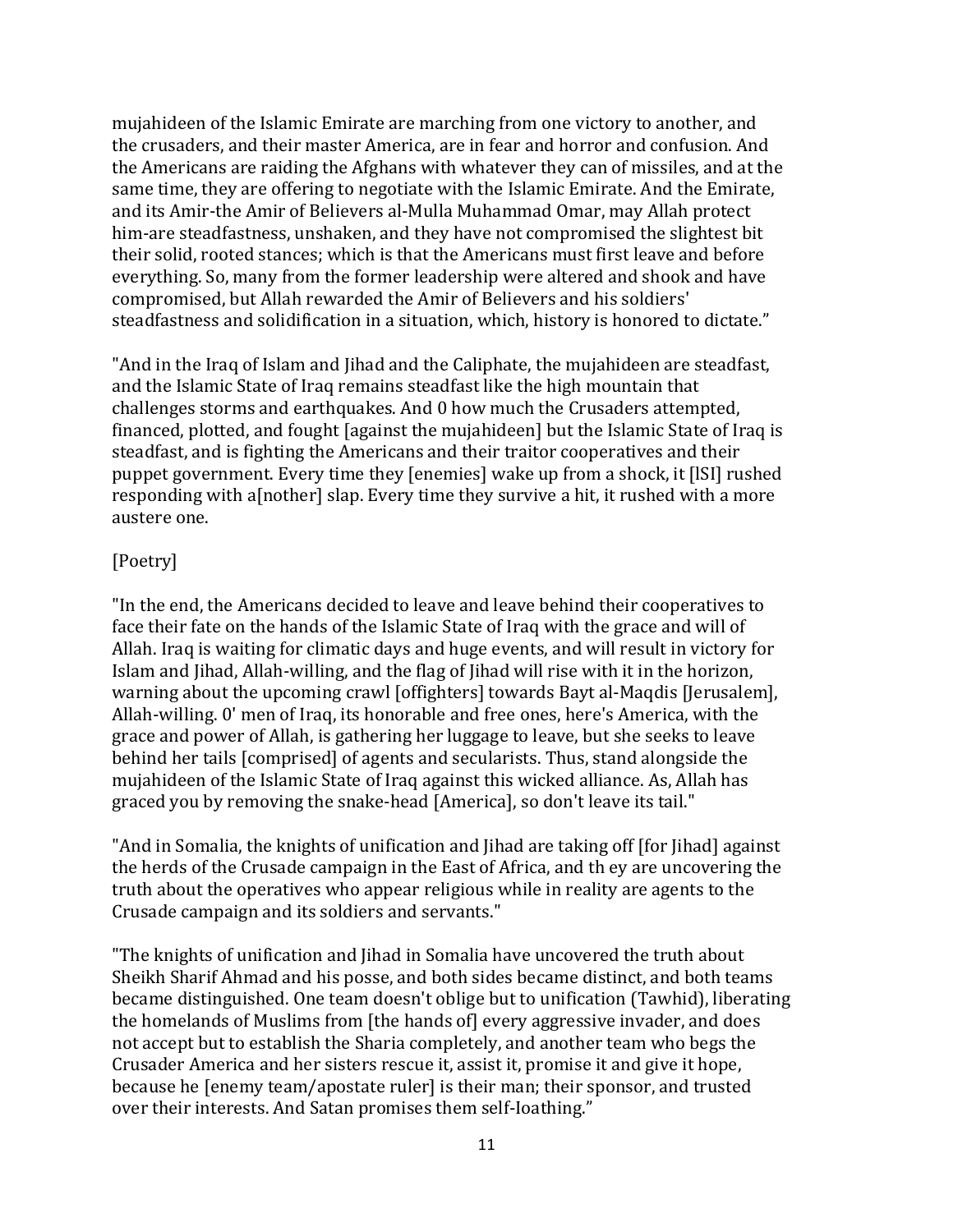"And so, the Ulama of Sultan (apostate Islamist jurists) in the [Arab] Gulf rushed to hold a reconciliation conference in Somalia. And by reconciliation they mean reconciliation between the troops of the crusaders and the troops and lions of unification and Jihad .. .in order to rescue Sharif's government from its predetermined fate on the hands of the knights of unification and jihad, Allahwilling. And this is [also] the fate of 'Sheikhs of Information;' the 'Turbans of Intelligence;' every time they sense the emergence of facts and the defeat of falsehood, they rush to the rescue of cooperatives of the disbelieving invaders, and manipulate the matters of unification and Jihad. But, 0' wishful thinking; as the mujahideen have determined to continue Jihad until victory or martyrdom in the cause of Allah [poetry]"

"Thus, may Allah reward the knights of unification and Jihad in Somalia, the best of rewards as they satisfied the Muslims and cooled off their chests by fighting the herds of the crusaders and their hypocrite cooperatives."

"And, in the Maghreb of Islamic (Islamic Maghreb), the sect of truth and Jihad remains steadfast in the face of the apostasy and puppetry regimes, and connectedness to the international crusade. And Allah has opened for it [sect] victories and attacks on the enemy everyday, and therefore, hope lives with their steadfastness in liberating the Maghreb of Islam from those who have betrayed the sacrifices of the Muslim nation, and hope lives with the return of the unerring Andalus (Andalusia/Spain), Allah-willing."

"And in the Muslim Caucuses, [there exists] Jihad and patience that haven't stopped for four and half decades whereas the knights of the Islamic Emirate of the Caucuses stand steadfastly against all the attempts of the Crusader Russia and her hypocrite cooperatives to uproot Jihad and deter the Muslim nation away from it. As the lions of [ihad in the Muslim Caucuses have foiled all of Crusader Russia's plans [aiming] at destroying them and removing them."

"And from the excavates of the Islamic Emirate of Afghanistan and from its honors is that it was the only country that recognized the Chechen state of 'Eshkeria' and it opened headquarters for its foreign mission in Qandahar."

"And in the Arabian Peninsula and the Yemen of faith and wisdom; the place of revelation and the destination of the prophecy and the extension of battles and openness, the sect of truth and unification stands steadfast against the collaborative, apostate and betrayal regimes that uncovered their ugly face without shame and announced belonging to the ranks of America's cross in its war against Islam. And the believing sect is increasing its power against the alliance of Satan, and its power is increasing day after day, and the [Muslim] nation's support is increasing in the face of the regimes of corruption, suppression, sham, thievery and unifying with the Christian pastors and the Jewish Hachams and the monks of idols and rocks. Allah, raised and glorified, has rewarded the sect of truth and unification and jihad solidification in the face of the wicked Crusader and apostasy storms. While, those who used to shout 'Death for America' are now reconciling and shaking hands of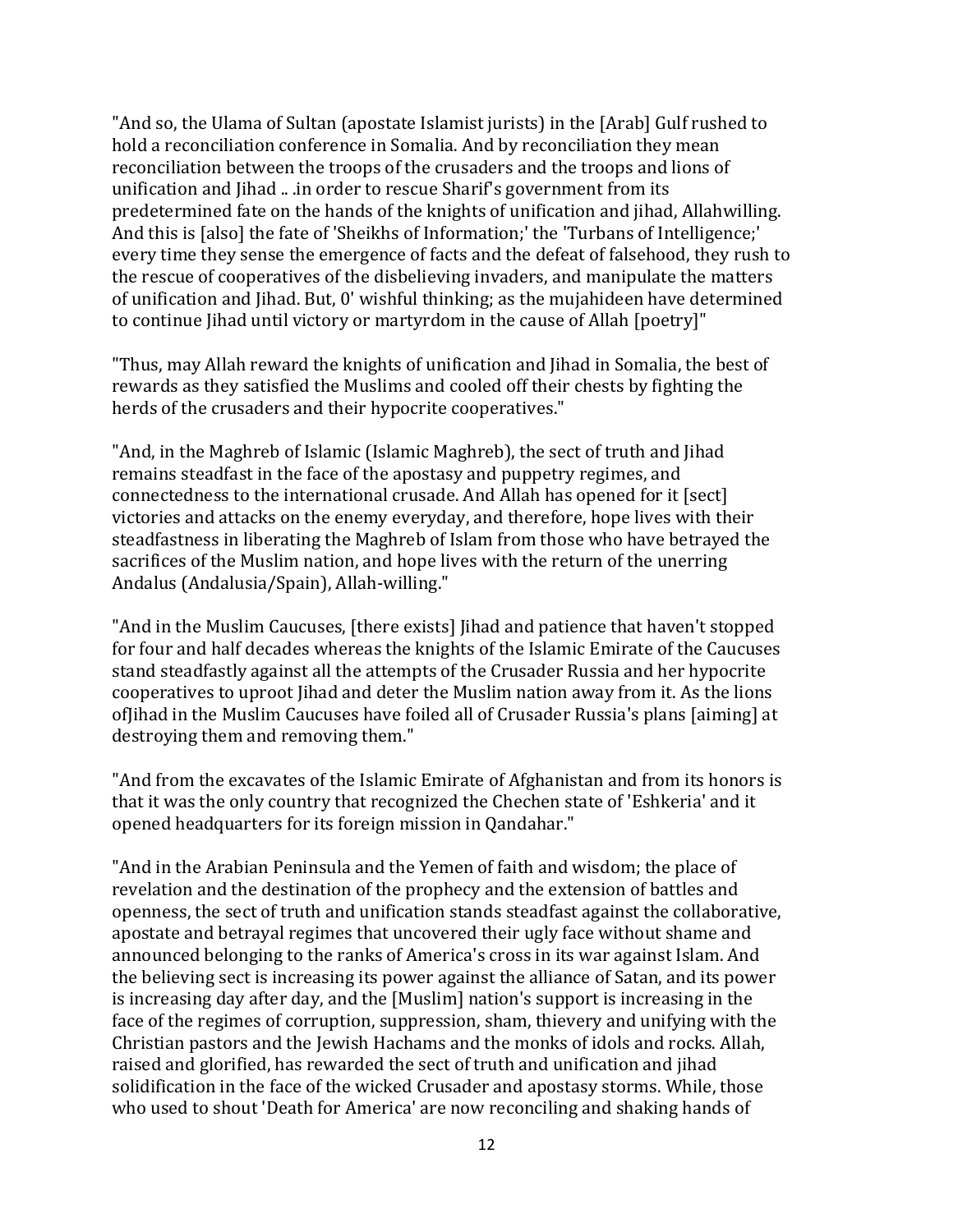### America's slaves."

"In Pakistan, Jihad has been fruitful against the Americans with the rise of a jihadist young powerful movement that threatens the existence of a democratic secularist system and abidance to the laws of the English, and it uncovers the moldy ugly face of the government of thieves and the generals of apostasy and bribery."

*[Excerpts from recordings for Mawlana Abdulrashid Ghazi, and Al Qaida in Pakistan Dr. Wahid Arshad, and lastly Hakimullah Masood leader of Tehrik-e- Taliban Pakistan and Mawlawi Wali aI-Rahman]*

"And with Jihad in Afghanistan nearing toward a definite victory Allah-willing, the losses of the Pakistani government and its army are becoming definite-those that have lost the faith and life. And, they must face the facts they have run away from, and they must pay the price of betrayal, bribes and crimes that have [previously] been committed."

*"As* for our brothers in Kashmir, I say to them: we have not forgotten about you and we will not forget about you, Allah-willing, and Islam is coming Allah-willing, so prepare for good news of Allah's openness."

"Our dear nation, do not lose hope as your children are gammg victory in Afghanistan against the Americans, so do not be effected by the trickery of America, its power and its might, and here it is before you being defeated in Afghanistan, withdrawing from Iraq, failing in Somalia, and it trying unsuccessfully to prevent the Jihadist current in the Islamic Maghreb."

# [Poetry]

"So, await good news our nation, and do not accept the 'magic of incapability monks' who are seeking to submit you to your enemy, and so, our dear nation, it is inevitable for us to have new awareness and a new spirit by which we can destroy the chains of 'greed in life' and the seepage of fear, and by which we can fly to the sky of victory and openness, with wings of determination and seriousness and dependence upon Allah."

"We must have a new spirit to push us to command with benevolence and forbid what is malevolence with ourselves before we practice it with others. The members in the groups must keep their leadership holding responsibility and they must work to correct its [group's] approach in order to prevent incapable leadership that does not have the ability for confrontation from controlling them. I don't call upon the members of the [Jihadist] groups to leave them, but I call them to correct them and bring them back to the way of Shari. If medicine cannot treat then they should present [their] loyalty to Allah and to the messenger over any other loyalties."

*"As* for the youth of Islam who are liberated from the suspicions of incapability and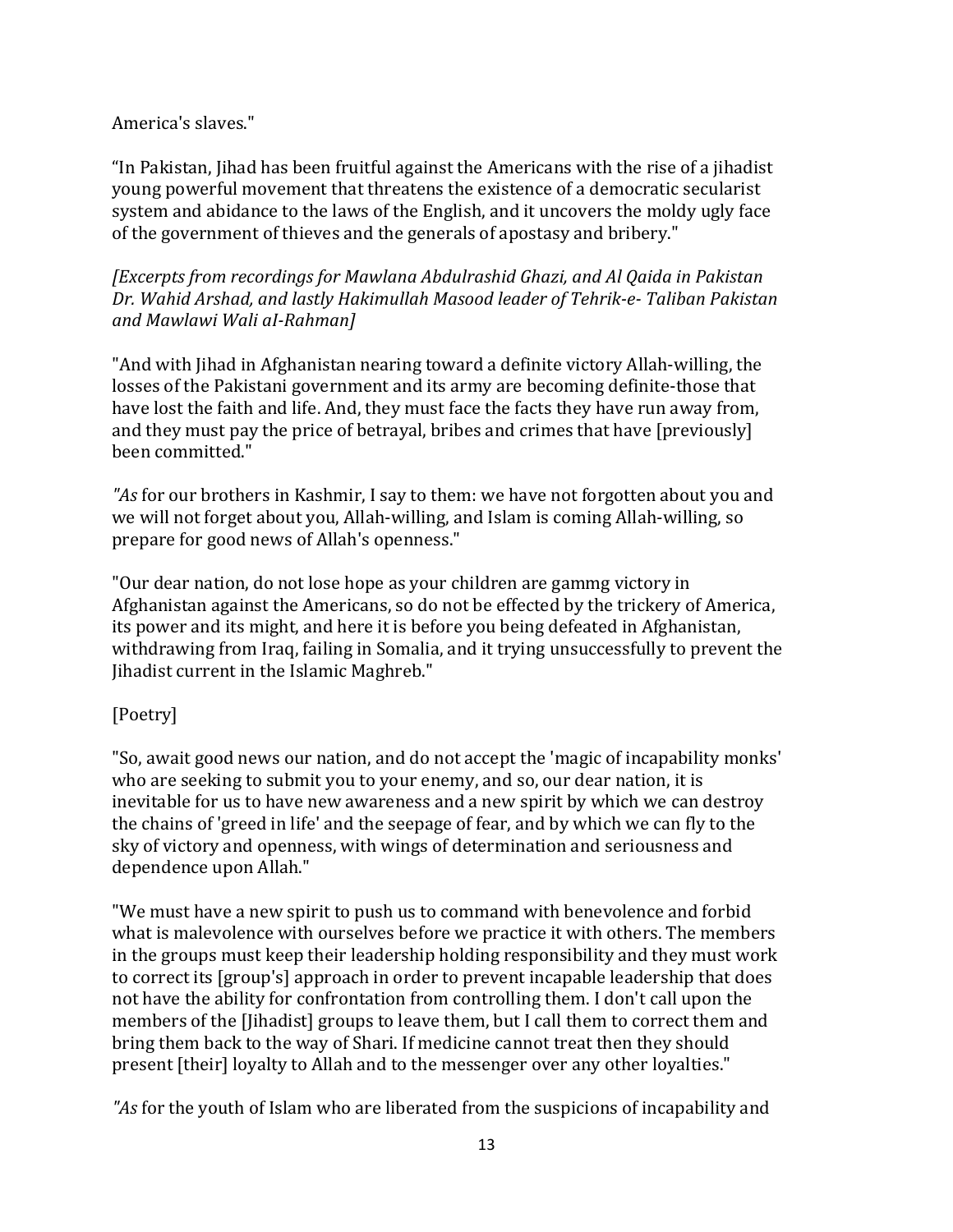voidance [of Jihad], who yearns for Jihad and sacrifice in order to remove the Kuffar from their [Muslim people] land and to establish Allah's Shari a on His earth, I say to them: prepare and put the effort in preparation, and be skillful at your work, and exhaust all of your energies in it, and do not rush in your preparations, but prepare with all of your abilities and then go forth like lions against your enemies, and do not fear imprisonment or death or injury as here your brothers from Chechnya to the Islamic Maghreb aren't afraid from imprisonment or death or injury. Thus, follow their example."

### [Poetry]

*"As* for the people with money, I remind them in Allah about their wealth and the Jihad need for money and that Allah, raised and glorified, the Creator and all-Rewarding, is capable of taking back what he has granted them [of money] and then punish them for their stinginess. [Verse)"

*"As* for those with qualifications and expertise and skills that which jihad needs, they shouldn't hold back with what Allah has given them to serve Jihad. And they must leave for jihad, and if they couldn't, then they should assist whomever they could from the mujahideen, or at least, they should spread their news so the Muslims and the mujahideen can benefit from them."

*"As* for the knights of the Jihadist media, I say to them: may Allah reward you the best of rewards for your well-done work in serving Islam, and be informed that you are in a great trench from the trenches of Islam, and the tyrants of today are very annoyed by your efforts as your efforts have shown fruits among the Muslim nation. In the Muslim societies, spread awareness and encourage the nation and wake it up, and fight the spirit of incompetency and surrender and cowardice and their advocates, and uncover the traitors and the nation's enemies who claim Islam falsely from among the rulers and the position-seeking unrighteous Ulama and writers and politicians. Continue on the path of sacrifice and giving, and what you sense of success should not push you to ease and tolerate but master your work and embrace them and exhaust your abilities, as you are [engaged] in a battle wherein you face the kingdom of Satan with all of its methods of encouragement and intimidation, tricks and schemes, so seek Allah's help and do not be incapable, and focus on the will of victory for Islam, and be loyal only to Allah in your work, and may Allah care for you, protect you, and support your with his help."

*"As* for our Muslim mother, our sister and our daughter [referring to female Muslims], I say to her: 0' how great is the duty you were entrusted. Be steadfast in your trench as the nations of Kufr are seeking to fight your Hijab (head veil) and purity. Face [against] them with faithful, mujahid pride. And raise your kids on Jihad and sacrifice, and prepare them to be mujahideen to sacrifice their souls and money for the cause of Allah."

*"As* for the oppressed everywhere in this life, I say to them: today we are defeating